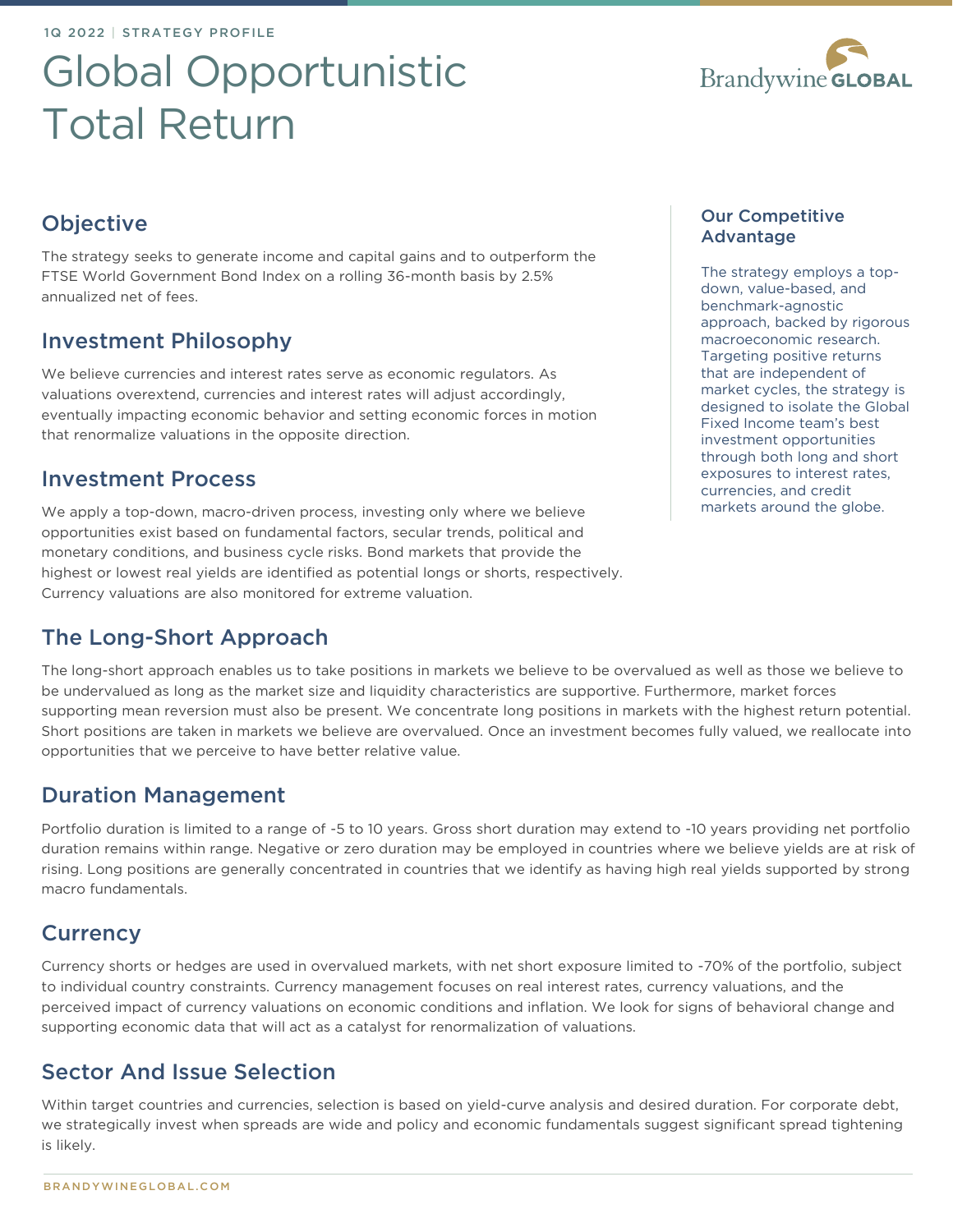

#### At a Glance

- Benchmark: FTSE World Government Bond Index
- Seeks to generate income and capital gains, outperforming the benchmark by 2.5% through a long-short approach
- Invests primarily in developed and emerging market sovereign debt and currencies. May also opportunistically invest in corporate and mortgage-backed securities, including up to 15% in credit rated below investment grade at the time of purchase
- Derivative instruments may be used to gain long, short, or hedged exposure to bond and currency markets
- Long investments are typically concentrated in 10 to 20 countries' bonds or currencies that we believe offer the most attractive absolute return potential
- **EXECUTE:** Short positions are typically established in interest rates or currencies we think are extremely overvalued, will fall in value, and can potentially generate absolute return

### Characteristics<sup>1,2</sup>

|                            | Strategy | <b>Benchmark</b>         |
|----------------------------|----------|--------------------------|
| Avg. Quality <sup>3</sup>  | $A +$    | AА                       |
| Avg. Maturity (Yrs.)       | 6.68     | 9.74                     |
| Avg. Mod. Duration (Yrs.)  | 5.33     | 8.36                     |
| Avg. Coupon (%)            | 3.11     | 1.68                     |
| Current Yield (%)          | 3.33     | $\overline{\phantom{a}}$ |
| Avg. Yield-to-Maturity (%) | 3.31     | 1.59                     |
| Number of Issues           | 56       | 1.170                    |
|                            |          |                          |

Duration Allocation<sup>1,2</sup> (%)

#### **Quality Ratings<sup>1,2</sup> (%)**



#### Region & Currency Allocations<sup>1,2</sup> (%)



#### Assets Under Management (M) (Shown in USD)

| Brandywine Global, Firmwide       | 64.266 |
|-----------------------------------|--------|
| Fixed Income Product Group        | 50.335 |
| Global Opportunistic Total Return | 161    |

### Calendar Year Returns<sup>2</sup> (%) (Results shown in USD)

|      | Gross   | <b>Net</b> | <b>WGBI</b> | F3MTB |
|------|---------|------------|-------------|-------|
| 2022 | $-2.53$ | $-2.70$    | $-6.46$     | 0.03  |
| 2021 | -4.46   | $-5.12$    | $-6.97$     | 0.05  |
| 2020 | 11.60   | 10.83      | 10.11       | 0.58  |
| 2019 | 9.17    | 8.41       | 5.90        | 2.25  |
| 2018 | $-2.60$ | $-3.28$    | $-0.84$     | 1.86  |
| 2017 | 9.85    | 9.08       | 7.49        | 0.84  |
| 2016 | 7.08    | 6.29       | 1.60        | 0.27  |
| 2015 | $-4.93$ | $-5.65$    | $-3.57$     | 0.03  |
| 2014 | 8.56    | 7.75       | $-0.48$     | 0.03  |
| 2013 | $-0.54$ | $-1.10$    | $-1.26$     | 0.03  |
| 2012 |         |            |             |       |

#### Risk Characteristics<sup>2</sup>(Composite Gross of Fees) (Since Inception)

| Sharpe Ratio      | 0.37 |
|-------------------|------|
| Sortino Ratio     | 0.56 |
| Information Ratio | 0.42 |

#### Portfolio Managers



David F. Hoffman, CFA Managing Director & Portfolio Manager 46 Years of Experience



Jack P. McIntyre, CFA Portfolio Manager 34 Years of Experience



Anujeet Sareen, CFA Portfolio Manager 27 Years of Experience



Brian L. Kloss, JD, CPA Portfolio Manager 25 Years of Experience



Tracy Chen, CFA, CAIA Portfolio Manager 19 Years of Experience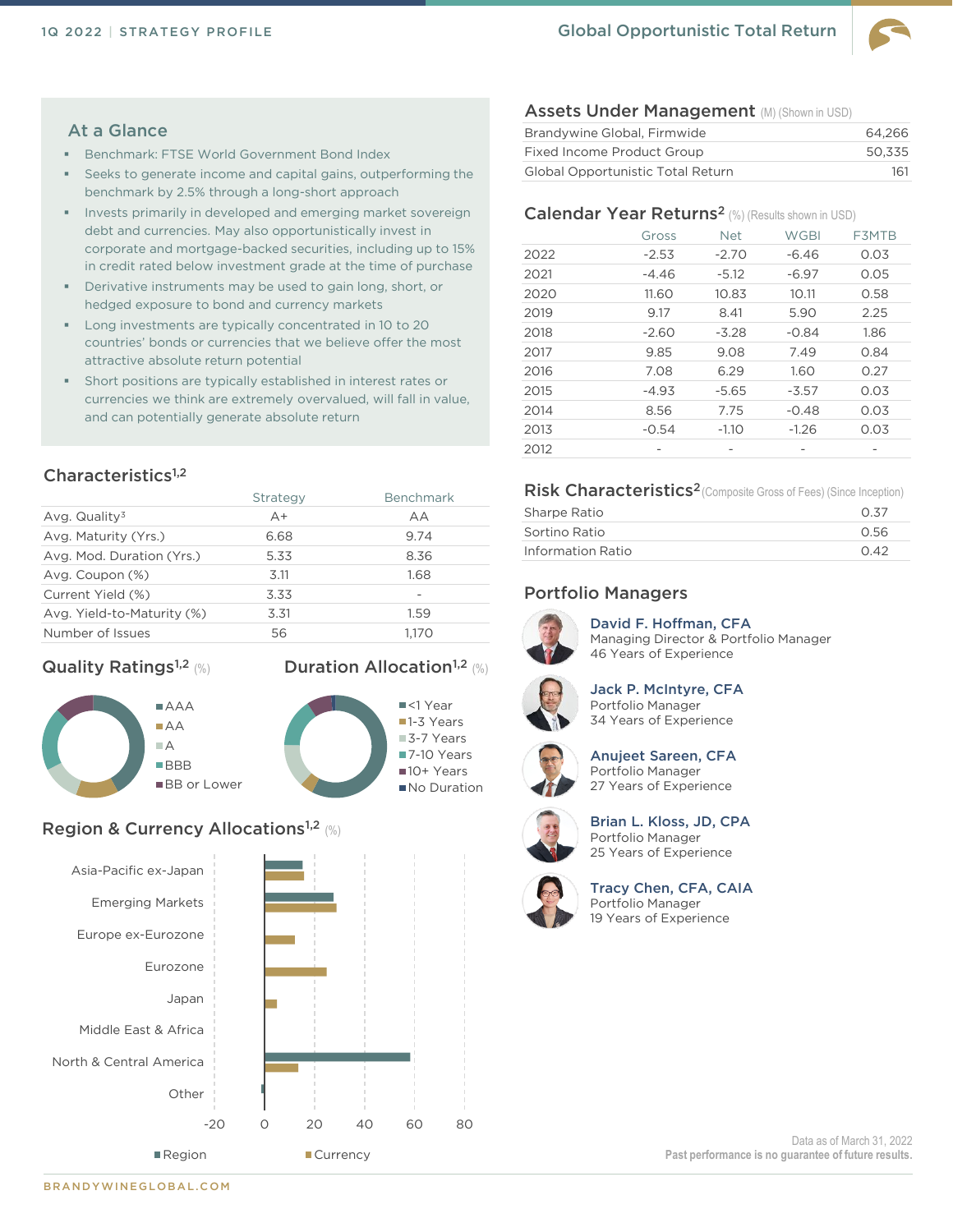

## Annualized Returns (%) (Results shown in USD)

|                 | Gross   | <b>Net</b> | <b>WGBI</b> | <b>F3MTB</b> |
|-----------------|---------|------------|-------------|--------------|
| QTD             | $-2.53$ | $-2.70$    | $-6.46$     | 0.03         |
| <b>YTD</b>      | $-2.53$ | $-2.70$    | $-6.46$     | 0.03         |
| 1 Year          | $-3.36$ | $-4.03$    | $-7.74$     | 0.06         |
| 3 Year          | 3.58    | 2.86       | $-0.09$     | 0.76         |
| 5 Year          | 3.19    | 2.47       | 1.27        | 1.09         |
| 7 Year          | 2.82    | 2.09       | 1.20        | 0.84         |
| Since Inception | 3.25    | 2.51       | 0.45        | 0.66         |

Inception Date: 4/1/2013

## GIPS Information (%, unless otherwise noted) (Results shown in USD)

| Year or<br>YTD | Gross   | <b>Net</b> | <b>WGBI</b> | F3MTB | # of<br>Accounts | Market<br>Value<br>(M) | Total Firm<br>Assets<br>(M) | Composite<br>Dispersion  | Composite<br>Rolling 3Y<br><b>SD</b> | <b>WGBI</b><br>Rolling 3Y<br><b>SD</b> | F3MTB<br>Rolling 3Y<br><b>SD</b> |
|----------------|---------|------------|-------------|-------|------------------|------------------------|-----------------------------|--------------------------|--------------------------------------|----------------------------------------|----------------------------------|
| 2022           | $-2.53$ | $-2.70$    | $-6.46$     | 0.03  | $\overline{2}$   | 161                    | 64,266                      | $\overline{\phantom{a}}$ | 9.09                                 | 5.29                                   | 0.27                             |
| 2021           | $-4.46$ | $-5.12$    | $-6.97$     | 0.05  | $\overline{2}$   | 166                    | 67,356                      | $\overline{\phantom{a}}$ | 9.14                                 | 4.80                                   | 0.29                             |
| 2020           | 11.60   | 10.83      | 10.11       | 0.58  | 3                | 180                    | 63,872                      | $\overline{\phantom{a}}$ | 9.98                                 | 4.48                                   | 0.24                             |
| 2019           | 9.17    | 8.41       | 5.90        | 2.25  | 5                | 359                    | 74.024                      | $\overline{\phantom{a}}$ | 6.73                                 | 4.20                                   | 0.19                             |
| 2018           | $-2.60$ | $-3.28$    | $-0.84$     | 1.86  | $\overline{4}$   | 357                    | 70.070                      | $\overline{\phantom{a}}$ | 6.49                                 | 5.82                                   | 0.20                             |
| 2017           | 9.85    | 9.08       | 7.49        | 0.84  | 4                | 364                    | 74,382                      | $\overline{\phantom{a}}$ | 5.45                                 | 5.75                                   | 0.11                             |
| 2016           | 7.08    | 6.29       | 1.60        | 0.27  |                  | 133                    | 65,498                      | $\overline{\phantom{0}}$ | 5.44                                 | 5.89                                   | 0.03                             |
| 2015           | $-4.93$ | $-5.65$    | $-3.57$     | 0.03  |                  | 237                    | 68,819                      | $\overline{\phantom{0}}$ | $\overline{\phantom{0}}$             | $\overline{\phantom{0}}$               | $\overline{\phantom{0}}$         |
| 2014           | 8.56    | 7.75       | $-0.48$     | 0.03  |                  | 283                    | 63.375                      | $\overline{\phantom{0}}$ | $\overline{\phantom{0}}$             | $\overline{\phantom{a}}$               | $\overline{\phantom{0}}$         |
| 2013           | $-0.54$ | $-1.10$    | $-1.26$     | 0.03  |                  | 393                    | 50.050                      | $\overline{\phantom{0}}$ | $\overline{\phantom{a}}$             | $\overline{\phantom{a}}$               | $\overline{\phantom{a}}$         |
|                |         |            |             |       |                  |                        |                             |                          |                                      |                                        |                                  |

#### Data as of March 31, 2022

#### WGBI = FTSE WGBI (USD) F3MTB = FTSE 3 Month T-Bill

Organization: Brandywine Global Investment Management, LLC (the "Firm") is a wholly owned, independently operated, subsidiary of Franklin Resources, Inc. Brandywine Global Investment Management, LLC claims compliance with the Global investment Performance Standards (GIPSî) and has prepared and presented this report in compliance with the GIPS standards.<br>Brandywine Global Investment Management, LLC has standards must establish policies and procedures for complying with all the applicable requirements of the GIPS standards. Verification provides assurance on whether the firm's policies and procedures related to composite and pooled fund maintenance, as well as the calculation, presentation, and distribution of performance, have been designed in compliance with the GIPS standards and have been implemented on a firm-wide basis. The Global Opportunistic Total Return Composite has had a performance examination for the periods April 1, 2013 through June 30, 2020. The verification and performance examination reports are available upon request. Policies for valuing investments, calculating performance, and preparing GIPS Reports are available upon request. Disclosed total firm assets represent the total market value of all discretionary and nondiscretionary, fee-paying and non-fee-paying assets under the Firm's management. GIPS®<br>is a registered trademark of CFA Description: The Global Opportunistic Total Return Composite (the Composite) Inception date: April 1, 2013. Creation date: April 1, 2013. The Composite includes all fully discretionary, feepaying, actively managed Global Opportunistic Total Return accounts with limited client mandated restrictions. The Composite provides broad ranges of flexibility to be long or short bonds,<br>interest rates, and currencies, b counter forward exchange rate contracts to manage its currency exposure, these contracts are valued daily using closing forward exchange rates. Brandywine Global uses WM/Reuters daily FX rates taken at 4 p.m. London time. Benchmark indices' exchange rates may vary from Brandywine's exchange rates periodically. Primary Benchmark Description: The FTSE World Government<br>Bond Index measures the performance of d Description: The FTSE 3-Month U.S. Treasury Bill Index is comprised of a single issue purchased at the beginning of the month and held for a full month. Each month the index is rebalanced and the issue selected is the outstanding Treasury Bill that matures closest to, but not beyond 3 months from the rebalancing date. Performance Calculation: Preliminary data, if so noted,<br>reflects unreconciled data for the gains and losses. Return calculations at the portfolio level are time-weighted to account for periodic contributions and withdrawals. Performance results are calculated on a before tax, total return basis. The Composite returns consist of size-weighted portfolio returns using beginning of period values to weight the portfolio returns. Monthly linking of interim performance results is used to<br>calculate quarterly and an overseas investors), the latter by converting monthly USD returns into other currency returns using the appropriate currency exchange rate returns. Gross returns reflect the deduction of trading expenses. Net of fee returns reflect the deduction of trading expenses and the highest investment management fees charged within the composite membership as stated in the fee schedule<br>below. Composite dispersion is calcula presented for periods with five or fewer portfolios. The number of accounts and market values are as of the end of the period. The three-year annualized standard deviation, calculated using gross-of-fee returns, measures the variability of the composite and the benchmark returns over the preceding 36-month period. Cross-of-fees returns are used to calculate the presented risk<br>measures. A complete list of comp Institutional Client Separate Account Management Fee Schedule (minimum initial investment: \$75 million): 0.700% on first \$75 mil, 0.650% on portion of assets in excess of \$75 million; or base fee of 0.20% of net assets plus 15.00% of performance in excess of the 3 month USD T-Bill rate. \_ Institutional Client Commingled Account Management Fee Schedule (minimum initial<br>investment: \$1 million): Base fee of schedule can be found in Form ADV Part 2A which is available upon request.

**Past performance is no guarantee of future results.** 

©2022, Brandywine Global Investment Management, LLC. All rights reserved